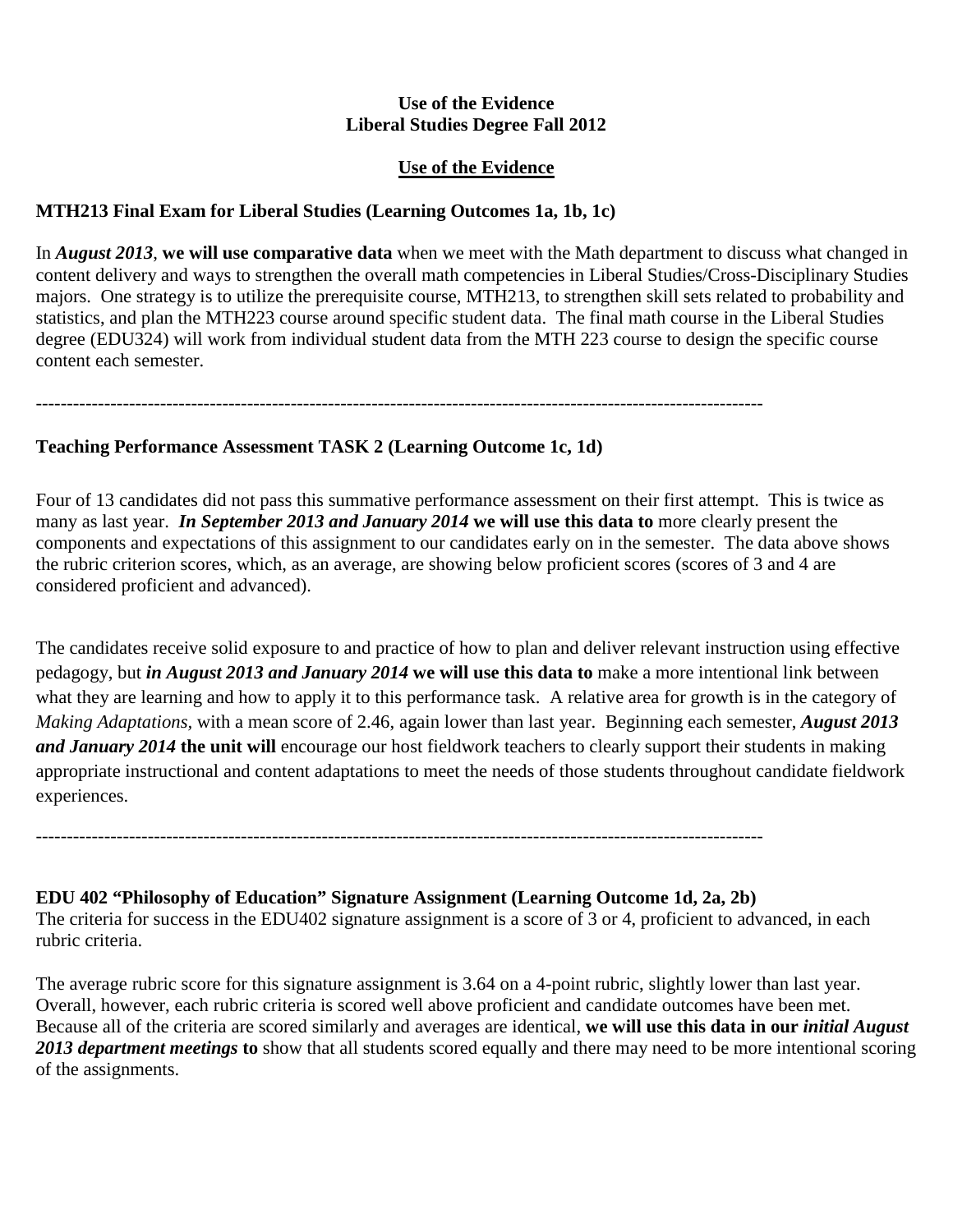# **EDU 306 Principles of Language Acquisition Signature Assignment (Learning Outcome 1a, 1b, 1c, 1d, 2a)**

The criteria for success in the EDU306 signature assignment is a score of 3 or 4, proficient to advanced.

The average rubric score for this signature assignment is 3.56 on a 4-point rubric. Because this is virtually the same average as last year, **we will use this data in our** *initial August 2013 department meetings* **to** confirm that our professors are well calibrated on the criteria of this assignment. W**e will also use this data** *during fall semester 2013* **to** give our candidates greater support in getting to know their students academically in a discrete way in order to plan instruction for specifically what they need next. We will also highlight formative assessment practices in the two courses that precede this course in order to clarify how this promotes specific growth in the students' English language development.

### **Dispositions of Noble Character (Learning Outcome 2b, 3a, 3b)**

The criteria for success in each disposition criteria is a score of 3 or 4, proficient to advanced.

----------------------------------------------------------------------------------------------------------------------

**This data will be used in our** *initial August 2013 department meetings* **to** review with faculty to be very honest and critical in their scoring, and revisit the rubric that reminds us that a score of 4 means the candidate displays this disposition consistently, immediately and with no prompting. The lower score in criteria 6 indicates that fewer students seem to be self-aware and know that teaching is their calling, which could be generational in nature. **We use this data also to** revise our Dispositions themselves, reducing them to only 4 criteria, in order to attempt more thoughtful scoring and assessment of candidates with fewer criteria to consider.

-------------------------------------------------------------------------------------------------------------------

### **Exit Survey Data (All Learning Outcomes)**

The criteria for success in the Exit Survey is a score of "very effective" or "extremely effective". The first two questions are only demographic in nature and not part of the learning outcomes.

67 to 100% of the graduating students found our program "moderately", "very" or "extremely effective" in meeting the intended learning outcomes. Ranking highest, at 100% saying effective, was "apply an interdisciplinary understanding of content regarding diverse and cross- cultural communities", 15% higher than last year. Ranking lowest was "motivating you to apply your Christian faith through acts of service in a variety of communities and/or educational settings", where this was the highest category last year.

**We will use this data** *in our initial August 2013 department meetings* to review any difference in course delivery that would cause a change in the data received from student feedback. **We will also use this data** to emphasize our mission that students apply their Christian faith through acts of service. Our team will research *in our initial August 2013 department meetings* feedback from both host teachers and candidates *for implementation during the fall 2013 and spring 2014 semesters*.

## ------------------------------------------------------------------------------------------------------------------------------------------

#### **Fieldwork Host Teacher Survey Data (All Learning Outcomes)**

The criteria for success in the Host Teacher survey data is a score of "proficient" or "superior" ability for 95% of our candidates.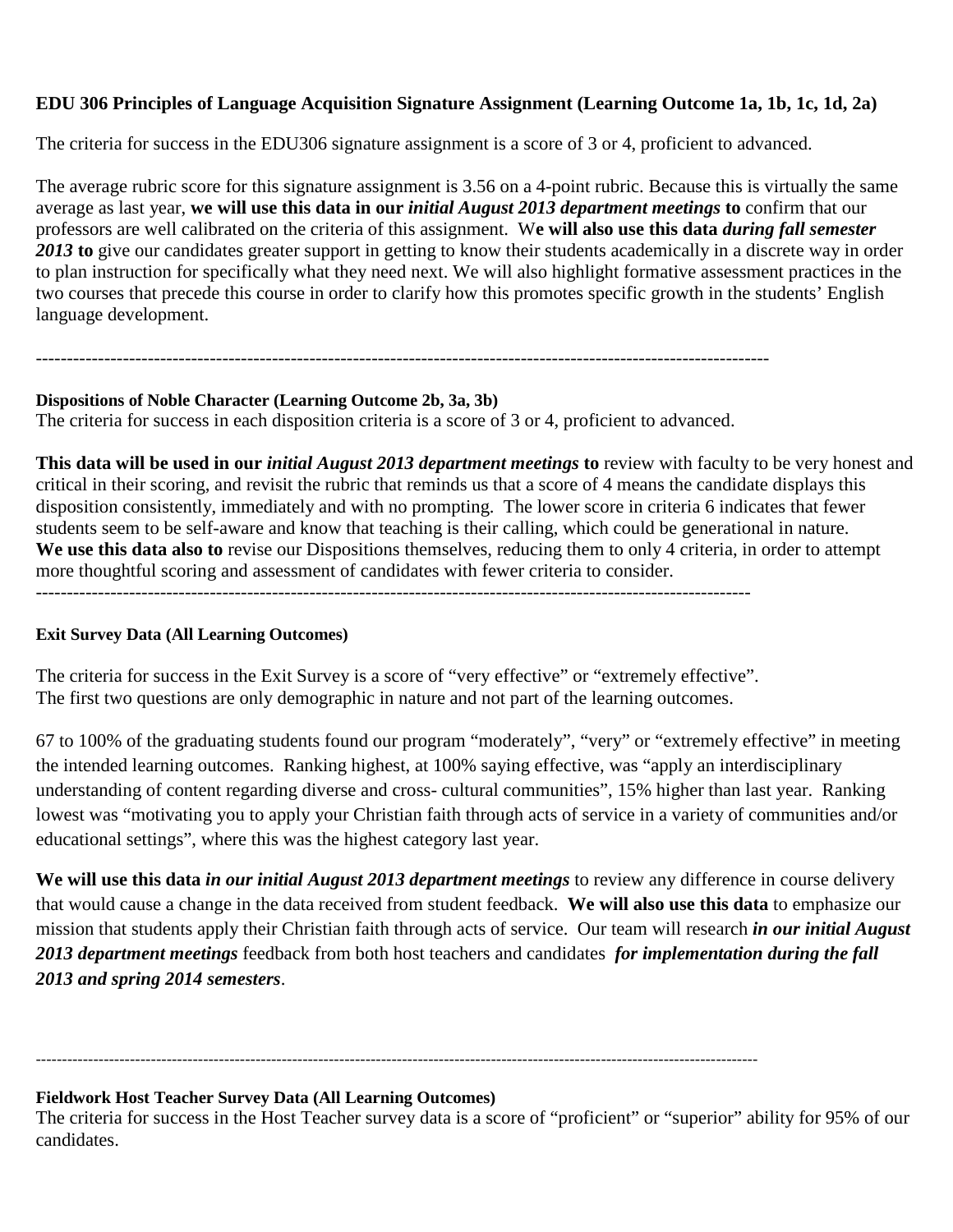### Analysis of Results

22 teachers who hosted our candidates for fieldwork responded to our survey. All average scores were proficient to advanced. The 4% - 8% of host teachers who ranked our candidates low in this area commented the students remained unengaged in the back of the classroom rather than interacting with students as expected. **We will use this data** to be very clear at the *beginning of the fall 2013 and spring 2014 semesters* of the expectations of fieldwork, and to share the host teacher survey questions with the candidates so they know on what criteria they are being scored. **We have also added** a thank you letter at the end of the fieldwork assignment that reminds the host teacher to fill out the survey they will be receiving by email.

--------------------------------------------------------------------------------------------------------------

## **Liberal Studies Use of Results:**

## **From 2012-2013**

**This data will be used in our** *initial August 2013 department meetings* **to** review with faculty to be very honest and critical in their scoring, and revisit the rubric that reminds us that a score of 4 means the candidate displays this disposition consistently, immediately and with no prompting. The lower score in criteria 6 indicates that fewer students seem to be self-aware and know that teaching is their calling, which could be generational in nature. **We use this data also to** revise our Dispositions themselves, reducing them to only 4 criteria, in order to attempt more thoughtful scoring and assessment of candidates with fewer criteria to consider.

-------------------------------------------------------------------------------------------------------------------

#### **Exit Survey Data (All Learning Outcomes)**

The criteria for success in the Exit Survey is a score of "very effective" or "extremely effective". The first two questions are only demographic in nature and not part of the learning outcomes.

67 to 100% of the graduating students found our program "moderately", "very" or "extremely effective" in meeting the intended learning outcomes. Ranking highest, at 100% saying effective, was "apply an interdisciplinary understanding of content regarding diverse and cross- cultural communities", 15% higher than last year. Ranking lowest was "motivating you to apply your Christian faith through acts of service in a variety of communities and/or educational settings", where this was the highest category last year.

**We will use this data** *in our initial August 2013 department meetings* to review any difference in course delivery that would cause a change in the data received from student feedback. **We will also use this data** to emphasize our mission that students apply their Christian faith through acts of service. Our team will research *in our initial August 2013 department meetings* feedback from both host teachers and candidates *for implementation during the fall 2013 and spring 2014 semesters*.

------------------------------------------------------------------------------------------------------------------------------------------